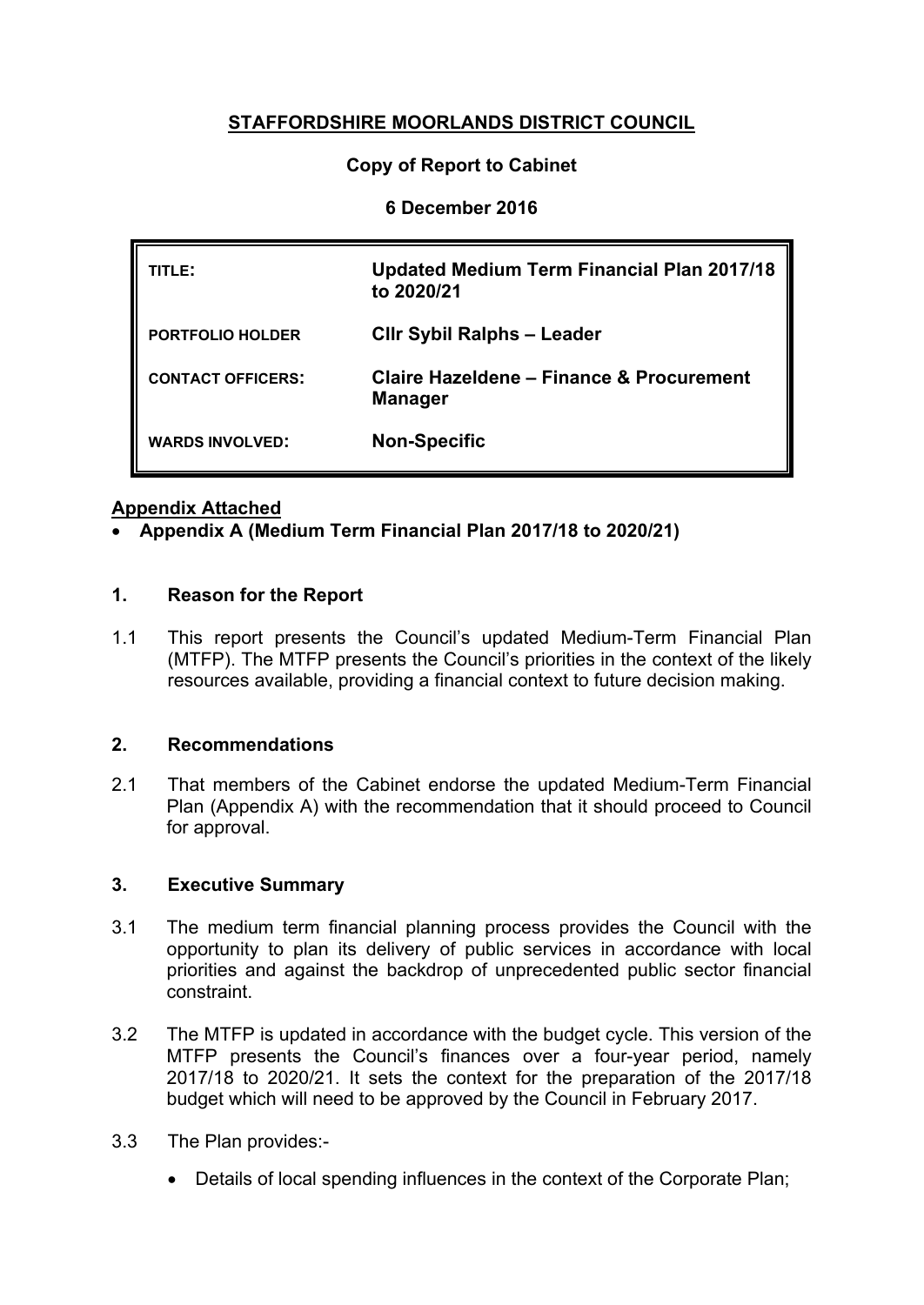- A focus on the transformation programme and the consequential financial implications, including the capital programme and efficiency & rationalisation plan;
- Updated inflation and interest assumptions using the latest forecasts and the impact of any budgetary demand;
- An update on any national issues that will impact on the Council's financial position, including core Government funding forecasts and the Business Rates Retention Scheme.
- 3.4 The previous version of the MTFP was agreed by the Council in February 2016 when setting the budget for the current financial year. The Plan identified a £2,233,470 budget shortfall over the four year period. This was primarily as a result of the reduction in Government funding including the phasing out of Revenue Support Grant by 2019/20 and changes to the New Homes Bonus funding system.
- 3.5 The Council has subsequently accepted the four-year Local Government settlement and submitted an efficiency plan to Government setting out plans to address the challenge of financial sustainability.
- 3.6 The shortfall of £613,760 by the end of 2017/18 was to be offset through the Council's current efficiency and rationalisation strategy. With the remaining £1,619,710 to be met from future efficiency programmes focusing on the operation of waste, streets and leisure and the implementation of the channel shift project.
- 3.7 This latest MTFP update highlights a cumulative deficit by the end of 2020/21 of £2,347,050, which assumes the current efficiency programme is achieved (2016/17 being the last year of the current plan).
- 3.8 The ability to limit the impact of the reduction in central government support is underpinned by three major sources of self-financing income:-
	- Retained Business Rates through economic growth and the saving of the levy payable to central government as a consequence of the Council's membership of the Staffordshire Business Rates Pool (as per the current Business Rates system);
	- Maintaining the level of New Homes Bonus through a commitment to housing growth; and
	- Reviewing fees and charges and identifying new sources of income generation.
- 3.9 The MTFP also assumes an annual 1.9% increase in Council Tax over the life of the plan.
- 3.10 Achieving a balanced budget in the medium-term relies upon delivery of the Council's approved efficiency & rationalisation strategy. The outstanding current efficiency programme will be re-profiled or reallocated as necessary as part of the February MTFP update to ensure the remaining savings can be achieved. A new efficiency plan will then be developed to address the MTFP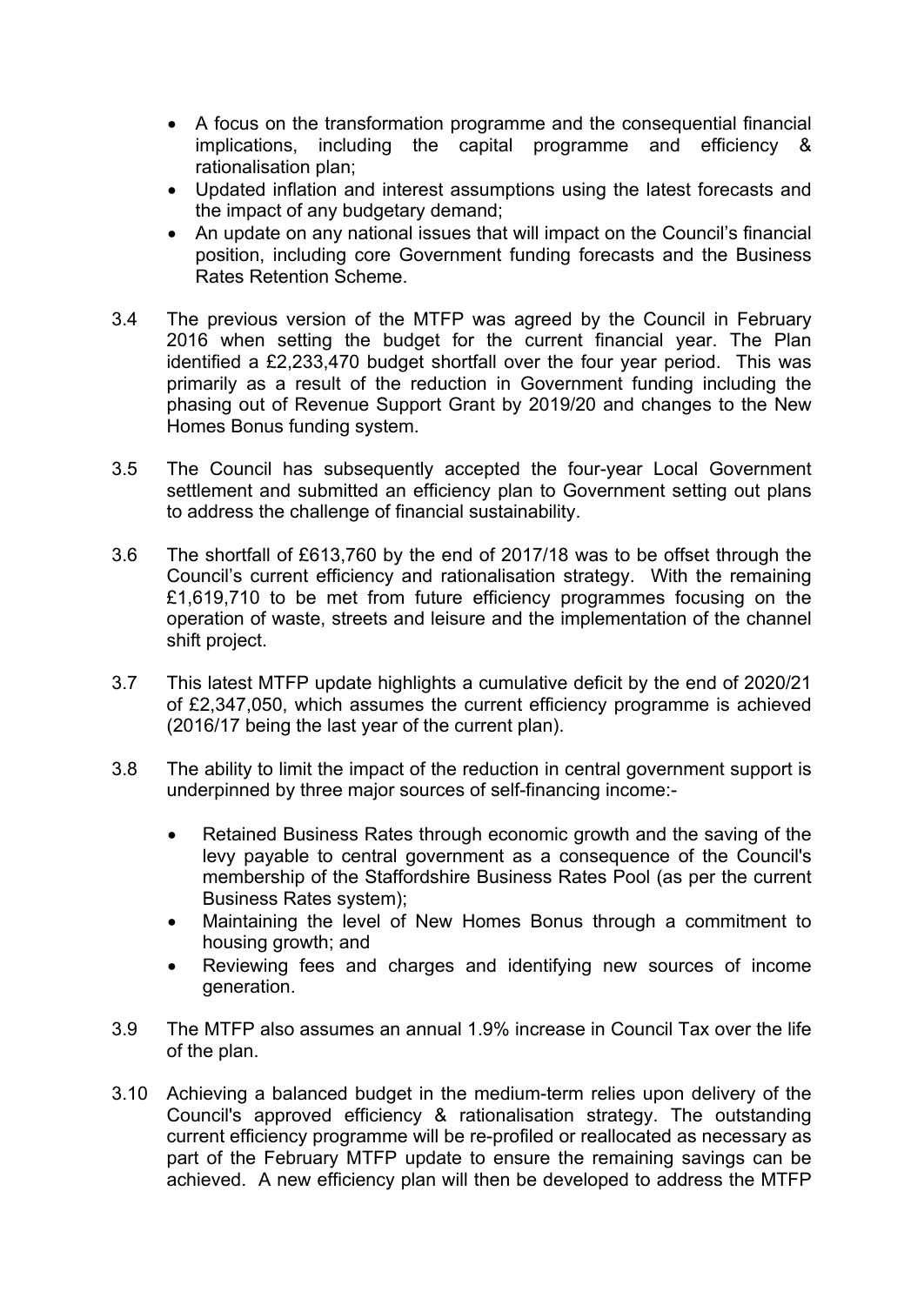cumulative budget shortfall. It is essential that the Council continues to implement this strategy.

- 3.11 There are a number of principles that underpin the efficiency plans in order to ensure that they are focussed in the right areas and are deliverable. These are:-
	- Individual service structures will be properly combined across the strategic alliance with High Peak BC;
	- There will be continued protection of front-line services;
	- Non-priorities will be identified in discretionary services and targeted for savings if possible;
	- Mandatory services will be developed to ensure that they are efficient when compared with the best local authorities;
	- Transactional services will be delivered around the needs of customers and development of "channel shift";
	- There will be strong focus on corporate efficiencies e.g. procurement and asset management to minimise the impact on staffing levels.
- 3.12 As previously stated, this version of the MTFP sets the context for the development of the 2017/18 Budget. Members will receive a further update of the MTFP when considering the final budget proposals in February 2017. The following actions will need to be completed to ensure that these proposals are robust:-
	- Complete review of the Council's transformation programme and produce revised forecasts as required;
	- Assess the impact of the Autumn statement announcement in November 2016;
	- Development of detailed budget plans for 2017/18;
	- Development of detailed proposals for Fees and Charges increases;
	- Complete review of reserves and balances;
	- Development of a new Efficiency and Rationalisation Strategy;
	- Continue to monitor the ongoing issues arising from the retention of Business Rates and the associated financial implications for the Council.

# **4. How this Report Links to Corporate Priorities**

4.1 The successful delivery of all corporate priorities is dependent upon the effective management of financial resources, which is the subject of this report.

# **5. Options and Analysis**

5.1 Options will be identified and considered as detailed budget plans are developed.